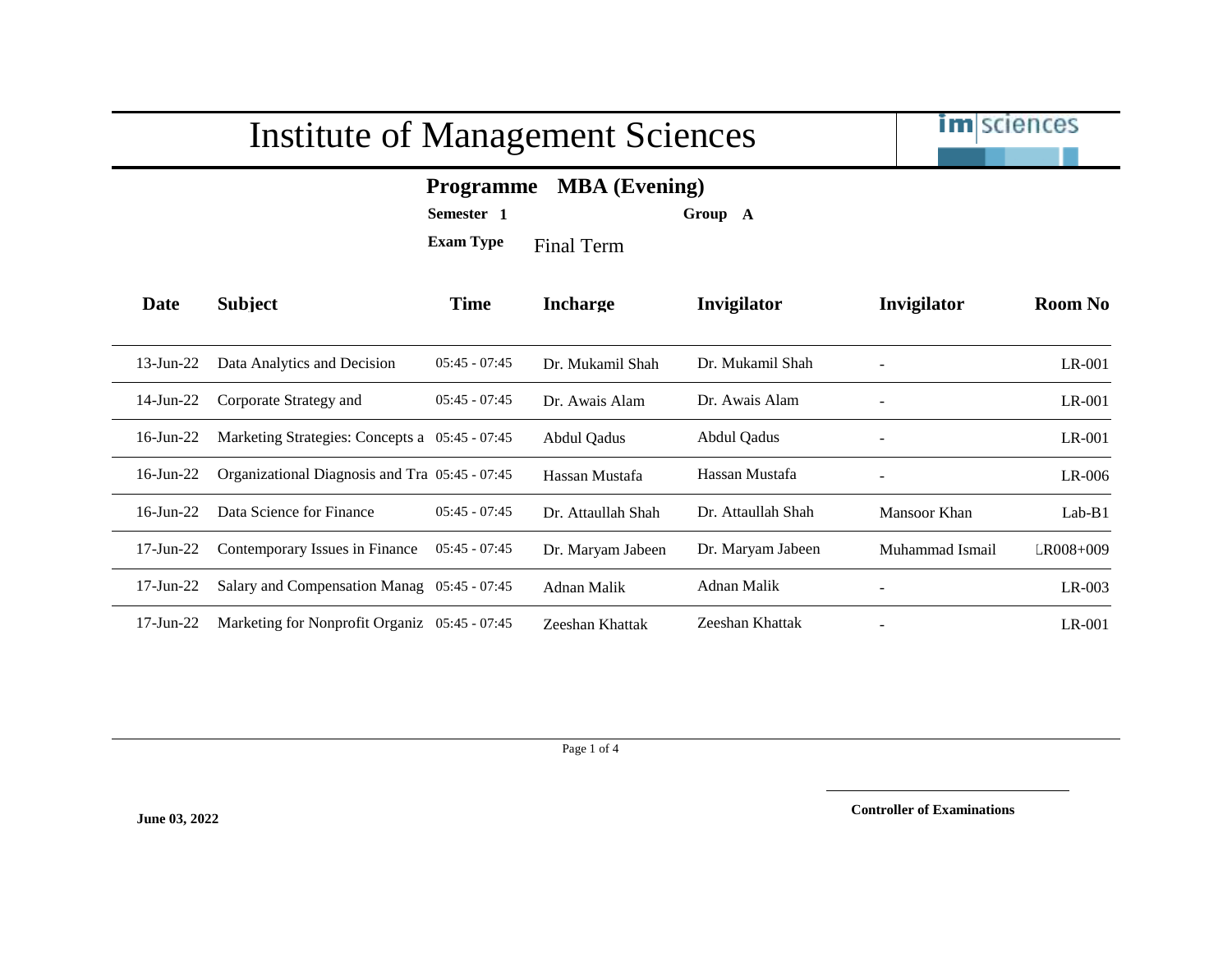

## **Programme MBA (Evening)**

**Semester 2 Group B**

**Exam Type** Final Term

| Date            | <b>Subject</b>                                 | <b>Time</b>     | <b>Incharge</b>    | Invigilator      | Invigilator              | <b>Room No</b> |
|-----------------|------------------------------------------------|-----------------|--------------------|------------------|--------------------------|----------------|
| $13$ -Jun-22    | Strategic Leadership and Change 05:45 - 07:45  |                 | Syed Zulkifal      | Syed Zulkifal    | $\overline{\phantom{0}}$ | $LR-002$       |
| 14-Jun-22       | <b>Operations Management</b>                   | $05:45 - 07:45$ | Dr. Waseef Jamal   | Dr. Waseef Jamal | Ahsan Ashfaq             | $LR-002$       |
| $16$ -Jun-22    | Data Science for Finance                       | $05:45 - 07:45$ | Dr. Attaullah Shah |                  | $\overline{\phantom{a}}$ | $Lab-B1$       |
| $16$ -Jun-22    | Organizational Diagnosis and Tra 05:45 - 07:45 |                 | Hassan Mustafa     |                  | $\sim$                   | $LR-006$       |
| 16-Jun-22       | Marketing Strategies: Concepts a 05:45 - 07:45 |                 | Abdul Oadus        |                  | $\overline{\phantom{a}}$ | $LR-001$       |
| 17-Jun-22       | Salary and Compensation Manag 05:45 - 07:45    |                 | Adnan Malik        |                  | $\overline{\phantom{a}}$ | $LR-003$       |
| 17-Jun-22       | Marketing for Nonprofit Organiz 05:45 - 07:45  |                 | Zeeshan Khattak    |                  | $\sim$                   | $LR-001$       |
| $17$ -Jun- $22$ | Contemporary Issues in Finance                 | $05:45 - 07:45$ | Dr. Maryam Jabeen  | Mansoor Khan     |                          | LR008+009      |

Page 2 of 4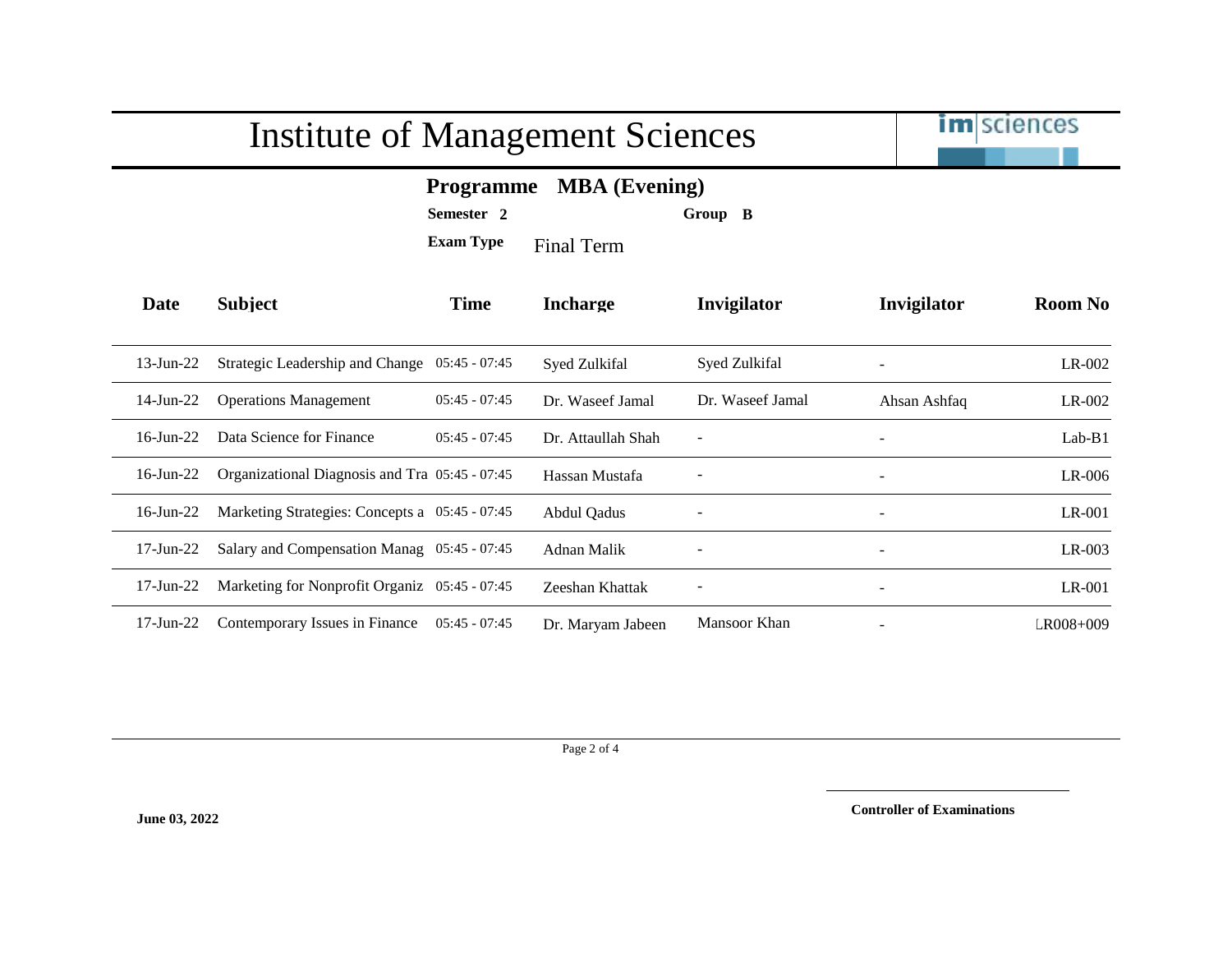

## **Programme MBA(N.B) Evening**

**Semester 2 Group A**

**Exam Type** Final Term

| Date            | <b>Subject</b>               | <b>Time</b>     | <b>Incharge</b>      | <b>Invigilator</b> | Invigilator              | Room No  |
|-----------------|------------------------------|-----------------|----------------------|--------------------|--------------------------|----------|
| $13$ -Jun-22    | Marketing Management         | $05:45 - 07:45$ | Sonia Ismat          | Sonia Ismat        | $\overline{\phantom{a}}$ | $LR-007$ |
| $14$ -Jun-22    | Management Accounting        | $05:45 - 07:45$ | Dr. Shahwali Khan    | Dr. Shahwali Khan  | Sohail Khalil            | $LR-005$ |
| $15$ -Jun-22    | <b>Business Mathematics</b>  | $05:45 - 07:45$ | Dr. Mukamil Shah     | Dr. Mukamil Shah   | $\overline{\phantom{a}}$ | $LR-005$ |
| $16$ -Jun-22    | Principles of Macroeconomics | $05:45 - 07:45$ | Dr. Waqar Hussain    | Dr. Waqar Hussain  |                          | $LR-008$ |
| $17$ -Jun- $22$ | <b>Financial Management</b>  | $05:45 - 07:45$ | Dr. Iftikhar Ul Amin | Sohail Khalil      | $\overline{\phantom{a}}$ | $LR-002$ |

Page 3 of 4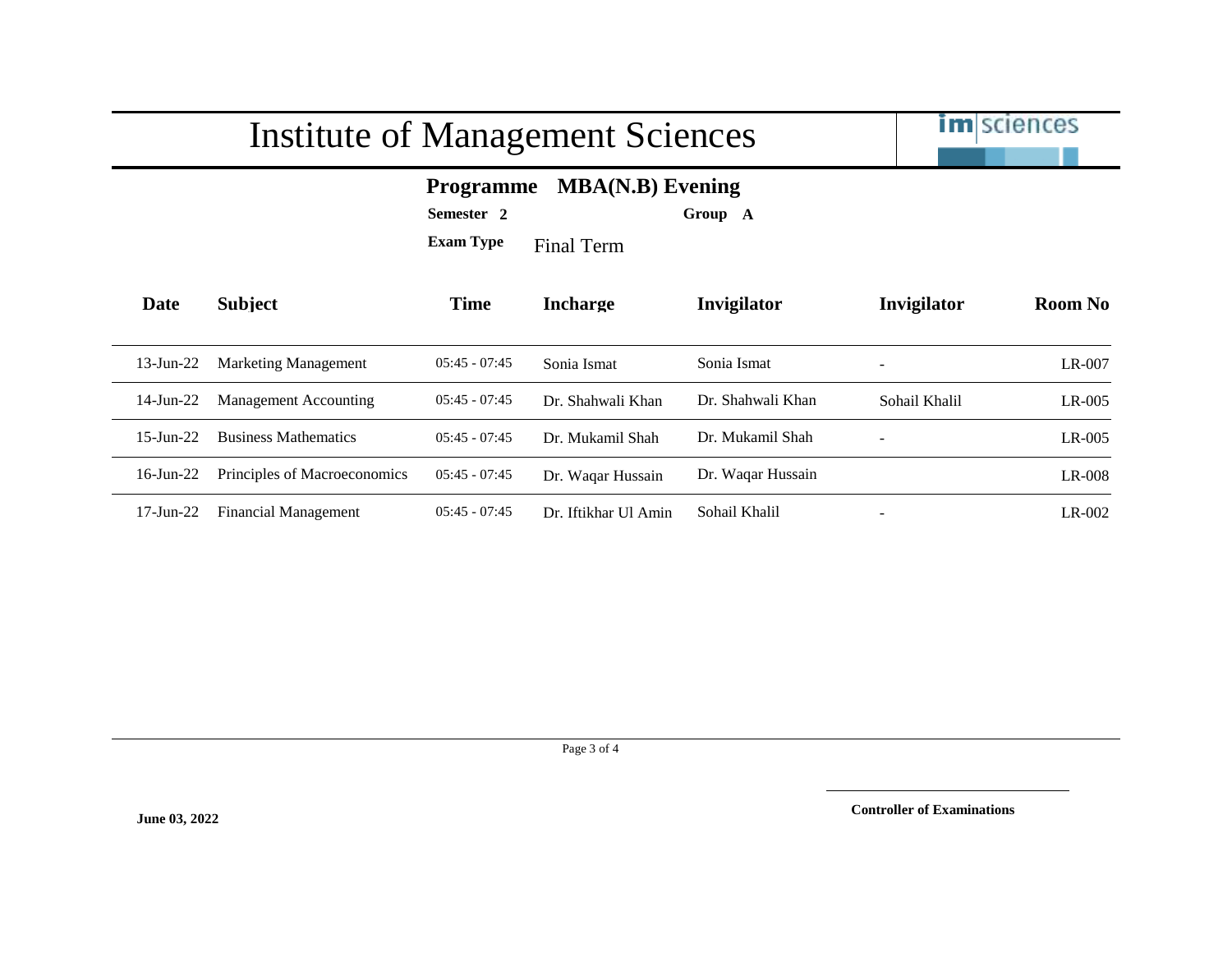

## **Programme MBA(N.B) Evening**

**Semester 4 Group B**

**Exam Type** Final Term

| Date            | <b>Subject</b>                                 | <b>Time</b>     | <b>Incharge</b>    | Invigilator              | Invigilator              | <b>Room No</b> |
|-----------------|------------------------------------------------|-----------------|--------------------|--------------------------|--------------------------|----------------|
| $13$ -Jun-22    | <b>Strategic Management</b>                    | $05:45 - 07:45$ | Dr. Atiq           | Dr. Atiq                 | $\overline{\phantom{a}}$ | $LR-005$       |
| $14$ -Jun-22    | Consulting in Human Resource                   | $05:45 - 07:45$ | Azam Farooq        | Azam Farooq              | $\overline{\phantom{a}}$ | $LR-003$       |
| $15$ -Jun-22    | Project Leadership                             | $05:45 - 07:45$ | Hassan Daud Butt   | Hassan Daud Butt         | Ahsan Ashfaq             | LR-001         |
| $16$ -Jun-22    | Organizational Diagnosis and Tra 05:45 - 07:45 |                 | Hassan Mustafa     |                          | $\overline{\phantom{a}}$ | $LR-006$       |
| $16$ -Jun-22    | Marketing Strategies: Concepts a 05:45 - 07:45 |                 | Abdul Qadus        |                          | $\qquad \qquad -$        | $LR-001$       |
| $16$ -Jun-22    | Data Science for Finance                       | $05:45 - 07:45$ | Dr. Attaullah Shah | $\overline{\phantom{a}}$ | $\overline{\phantom{a}}$ | $Lab-B1$       |
| $17$ -Jun- $22$ | Contemporary Issues in Finance                 | $05:45 - 07:45$ | Dr. Maryam Jabeen  |                          | $\qquad \qquad -$        | $LR008 + 009$  |
| $17$ -Jun- $22$ | Salary and Compensation Manag 05:45 - 07:45    |                 | Adnan Malik        |                          | -                        | $LR-003$       |
| $17$ -Jun- $22$ | Marketing for Nonprofit Organiz 05:45 - 07:45  |                 | Zeeshan Khattak    |                          | $\qquad \qquad -$        | $LR-001$       |

Page 4 of 4

**June 03, 2022**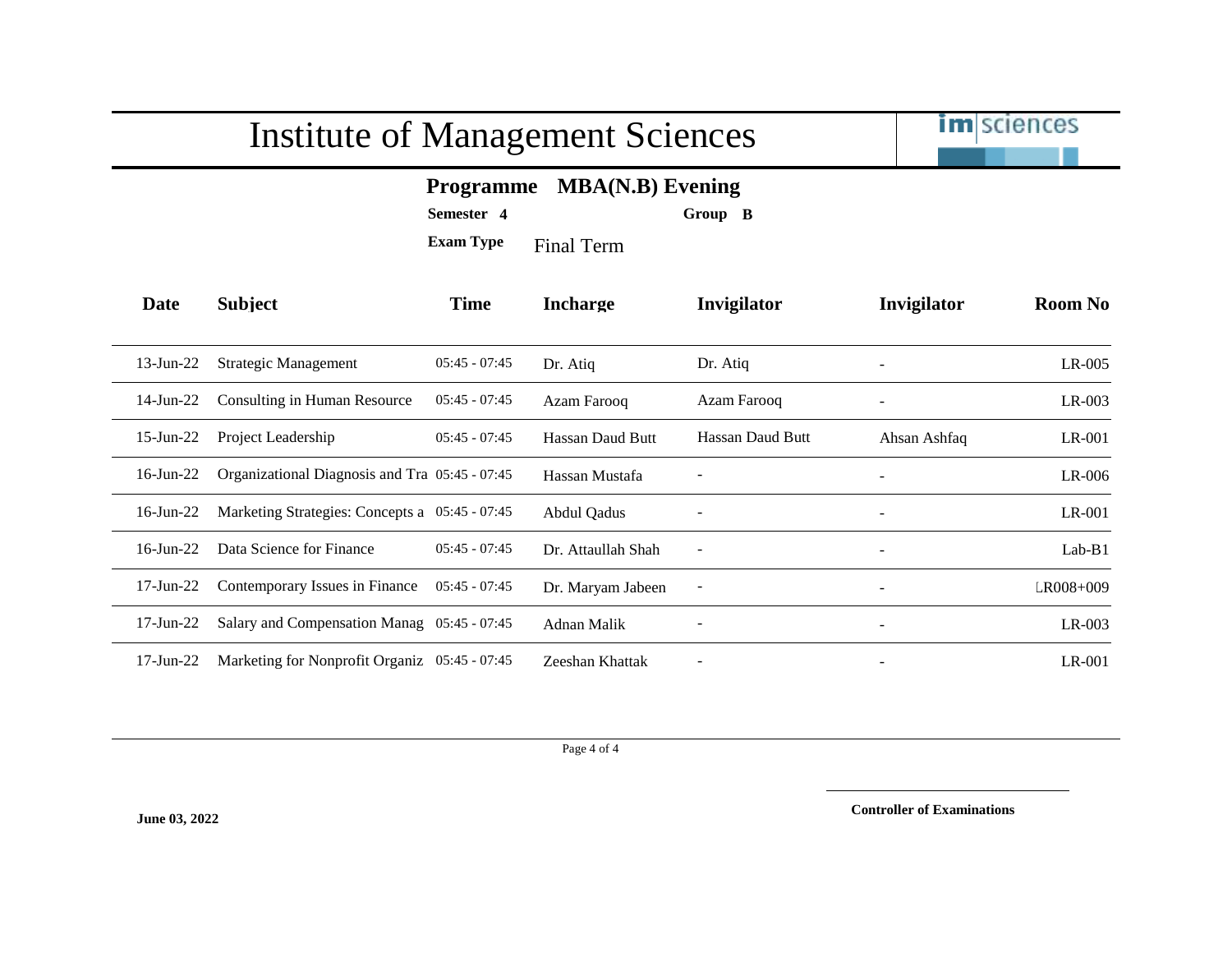|                                                                                              | <b>Institute of Management Sciences</b>        |                 | <b>im</b> sciences |                 |              |                |
|----------------------------------------------------------------------------------------------|------------------------------------------------|-----------------|--------------------|-----------------|--------------|----------------|
| MS (Mgt.Sci.)<br><b>Programme</b><br>Semester 1<br>Group A<br><b>Exam Type</b><br>Final Term |                                                |                 |                    |                 |              |                |
| <b>Date</b>                                                                                  | <b>Subject</b>                                 | <b>Time</b>     | <b>Incharge</b>    | Invigilator     | Invigilator  | <b>Room No</b> |
| $13$ -Jun-22                                                                                 | Case Studies in Finance                        | $05:45 - 07:45$ | Maira Zeb          | Maira Zeb       |              | $LR-006$       |
| 14-Jun-22                                                                                    | Advanced Logic and Critical                    | $05:45 - 07:45$ | Dr. Shuja Ahmad    | Dr. Shuja Ahmad | Ali Abdullah | LR-006         |
| $15$ -Jun-22                                                                                 | <b>Applied Research Methods</b>                | $05:45 - 07:45$ | Dr. Saleem Gul     | Dr. Saleem Gul  |              | $LR-003$       |
| $16$ -Jun-22                                                                                 | Organizational Diagnosis and Tra 05:45 - 07:45 |                 | Hassan Mustafa     |                 |              | $LR-006$       |

Page 1 of 12

**June 03, 2022**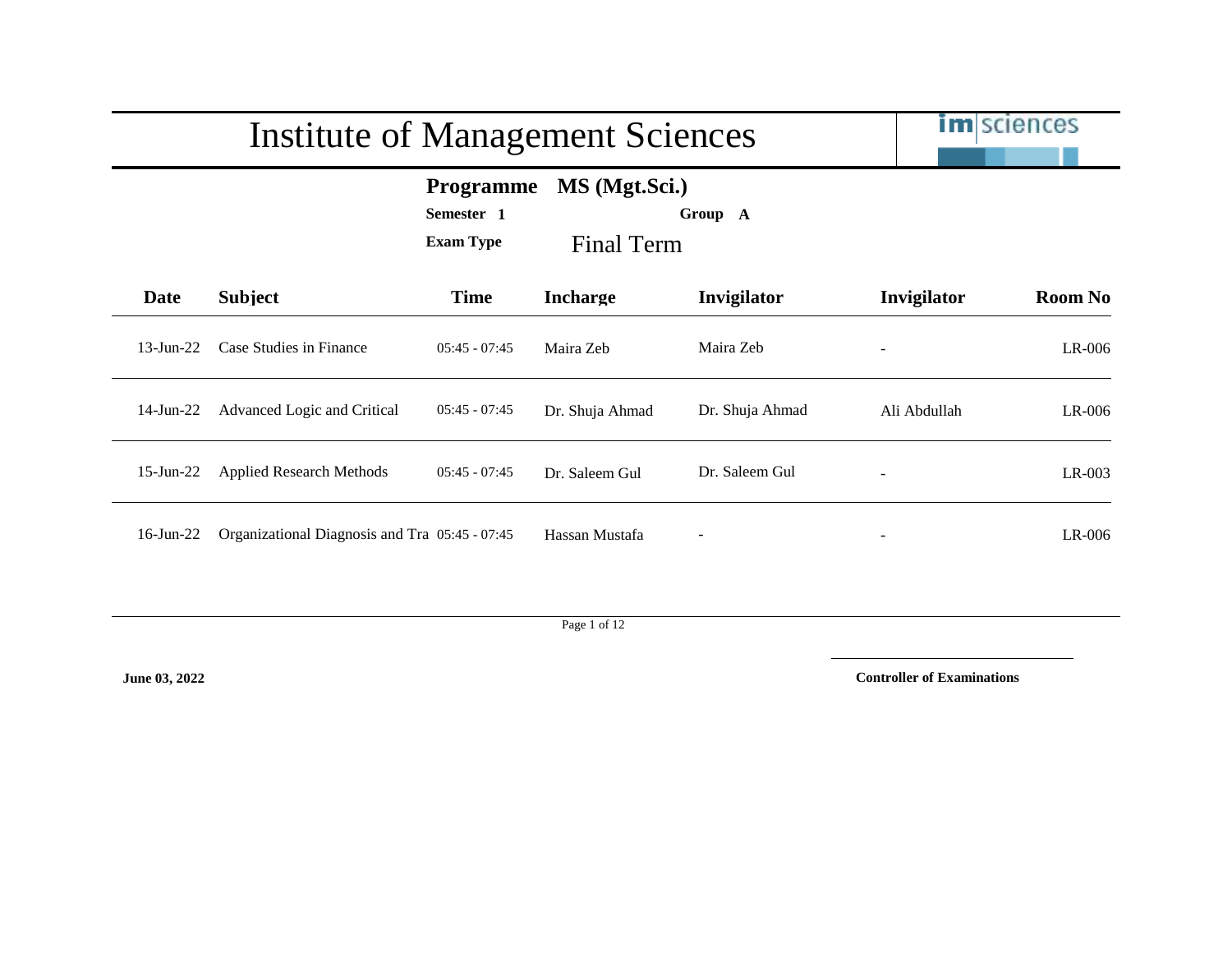|                 | Institute of Management Sciences            | <b>im</b> sciences |                         |               |          |
|-----------------|---------------------------------------------|--------------------|-------------------------|---------------|----------|
|                 |                                             | Semester 1         | Programme MS (Mgt.Sci.) | Group A       |          |
|                 |                                             | <b>Exam Type</b>   | Final Term              |               |          |
| $16$ -Jun-22    | Mergers and Acquisitions                    | $05:45 - 07:45$    | Dr. Iftikhar Ul Amin    | Sohail Khalil | $LR-003$ |
| $17$ -Jun- $22$ | Salary and Compensation Manag 05:45 - 07:45 |                    | Adnan Malik             |               | $LR-003$ |

Page 2 of 12

**June 03, 2022**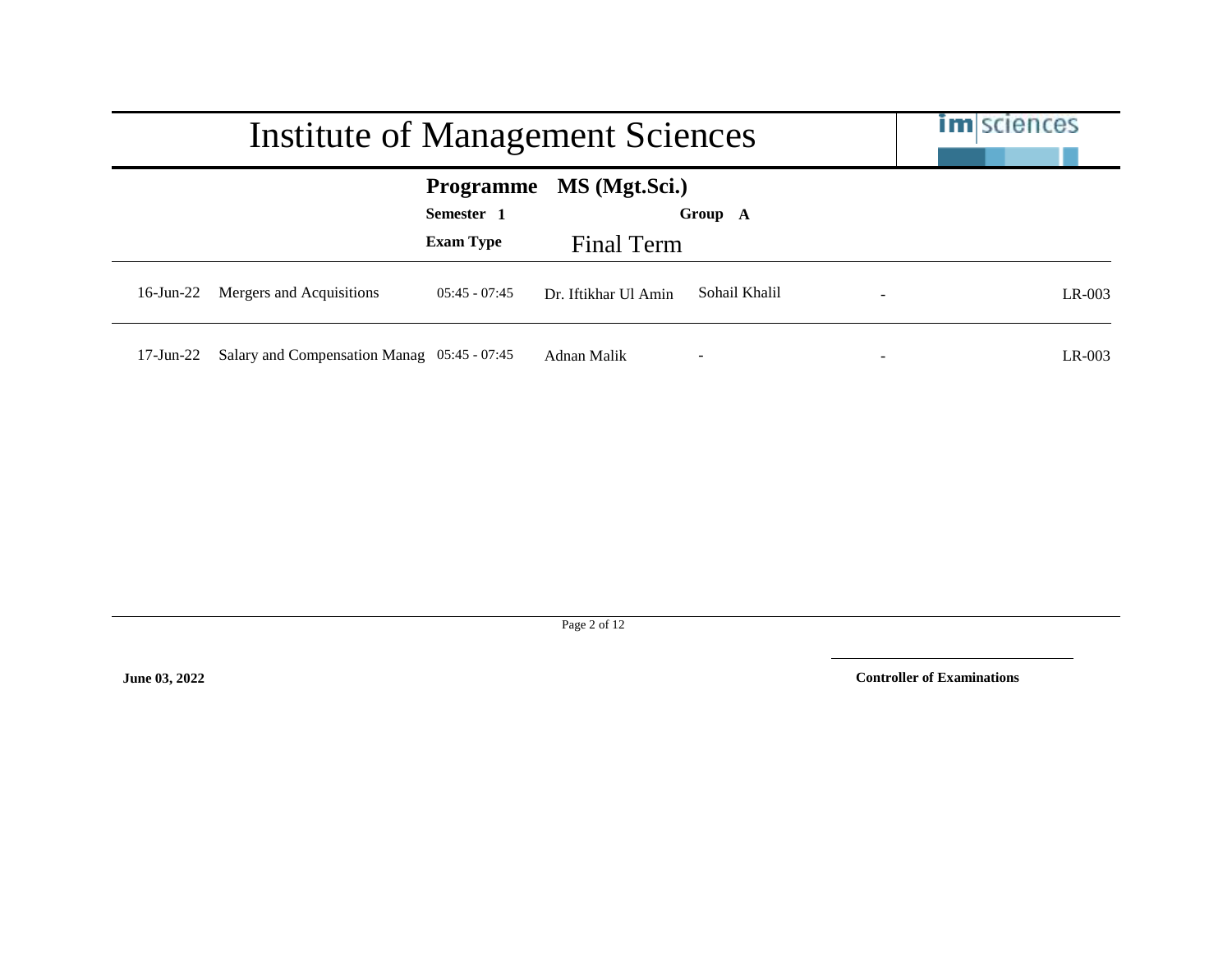|              | <b>Institute of Management Sciences</b>                                                             |                 | <b>im</b> sciences |                          |                          |                |  |
|--------------|-----------------------------------------------------------------------------------------------------|-----------------|--------------------|--------------------------|--------------------------|----------------|--|
|              | MS (Mgt.Sci.)<br><b>Programme</b><br>Semester 2<br>Group A<br><b>Exam Type</b><br><b>Final Term</b> |                 |                    |                          |                          |                |  |
| <b>Date</b>  | <b>Subject</b>                                                                                      | <b>Time</b>     | <b>Incharge</b>    | Invigilator              | Invigilator              | <b>Room No</b> |  |
| $13$ -Jun-22 | Case Studies in Finance                                                                             | $05:45 - 07:45$ | Maira Zeb          |                          |                          | LR-006         |  |
| $14$ -Jun-22 | Advanced Logic and Critical                                                                         | $05:45 - 07:45$ | Dr. Shuja Ahmad    | $\overline{\phantom{a}}$ | $\overline{\phantom{a}}$ | $LR-006$       |  |
| $15$ -Jun-22 | <b>Applied Research Methods</b>                                                                     | $05:45 - 07:45$ | Dr. Saleem Gul     |                          |                          | LR-003         |  |
| $16$ -Jun-22 | Marketing Strategies: Concepts a 05:45 - 07:45                                                      |                 | Abdul Qadus        |                          | $\overline{\phantom{a}}$ | $LR-001$       |  |

Page 3 of 12

**June 03, 2022**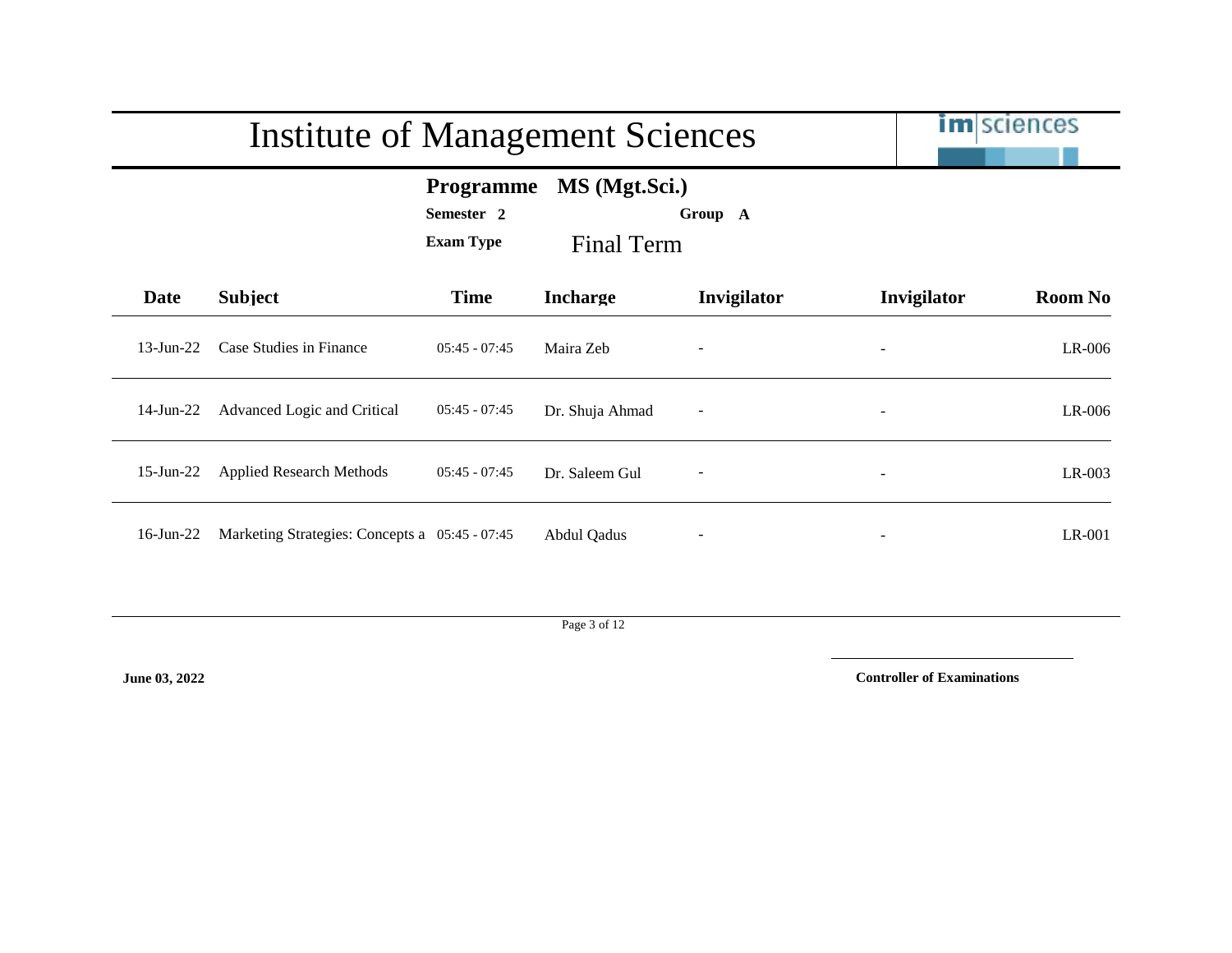|                 | Institute of Management Sciences               | <b>im</b> sciences                                 |                             |                          |          |
|-----------------|------------------------------------------------|----------------------------------------------------|-----------------------------|--------------------------|----------|
|                 |                                                | <b>Programme</b><br>Semester 2<br><b>Exam Type</b> | MS (Mgt.Sci.)<br>Final Term | Group A                  |          |
| $16$ -Jun-22    | Mergers and Acquisitions                       | $05:45 - 07:45$                                    | Dr. Iftikhar Ul Amin        | $\sim$                   | $LR-003$ |
| 16-Jun-22       | Organizational Diagnosis and Tra 05:45 - 07:45 |                                                    | Hassan Mustafa              | $\overline{\phantom{a}}$ | $LR-006$ |
| $17$ -Jun- $22$ | Marketing for Nonprofit Organiz 05:45 - 07:45  |                                                    | Zeeshan Khattak             | $\overline{\phantom{a}}$ | $LR-001$ |
| $17$ -Jun- $22$ | Salary and Compensation Manag 05:45 - 07:45    |                                                    | Adnan Malik                 | $\overline{\phantom{a}}$ | $LR-003$ |

Page 4 of 12

**June 03, 2022**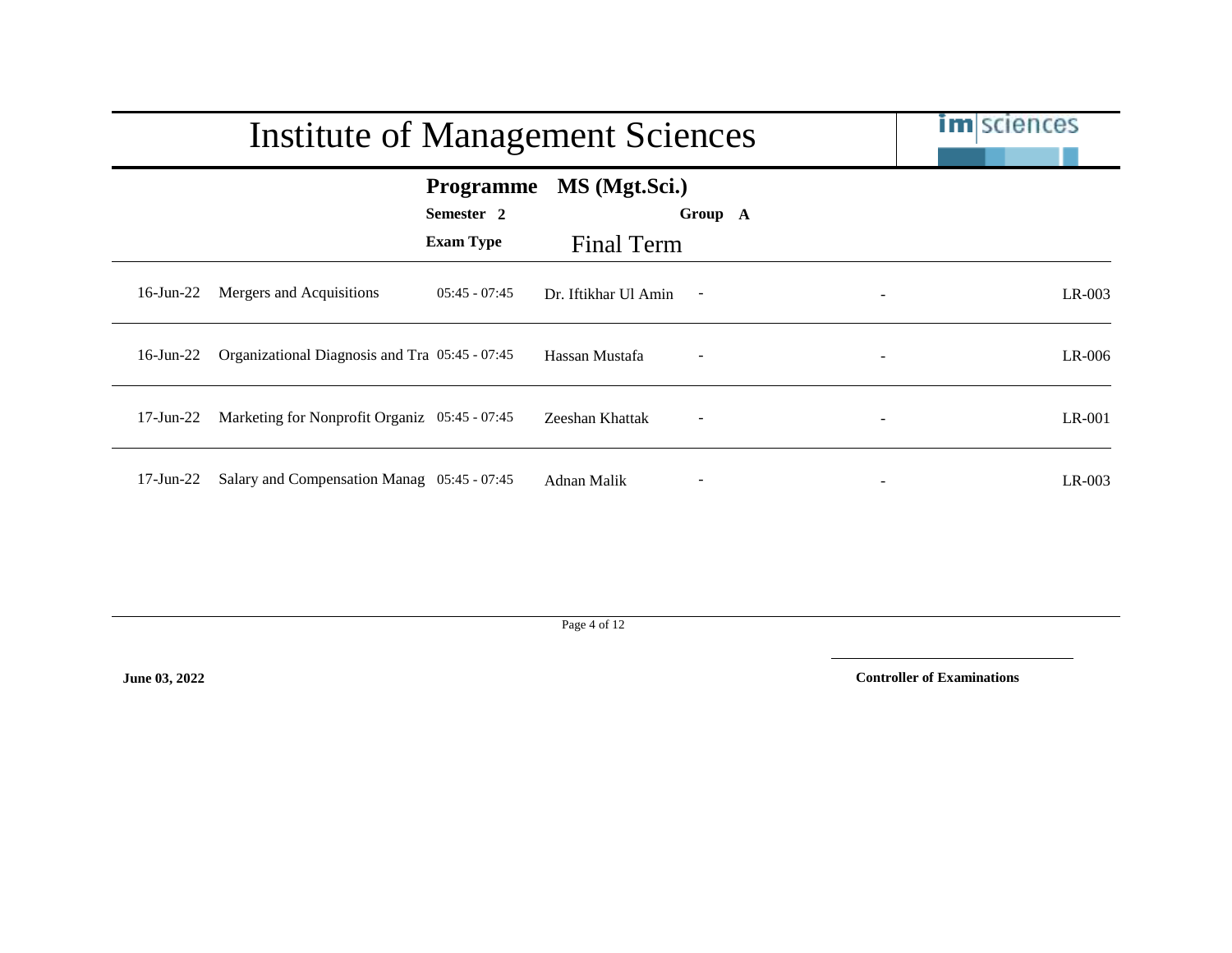|                                                                                                     | <b>Institute of Management Sciences</b>        |                 |                  |                          |             | <b>im</b> sciences      |
|-----------------------------------------------------------------------------------------------------|------------------------------------------------|-----------------|------------------|--------------------------|-------------|-------------------------|
| MS (Proj Mgt)<br><b>Programme</b><br>Semester 1<br>Group A<br><b>Exam Type</b><br><b>Final Term</b> |                                                |                 |                  |                          |             |                         |
| Date                                                                                                | <b>Subject</b>                                 | <b>Time</b>     | <b>Incharge</b>  | Invigilator              | Invigilator | <b>Room No</b>          |
| $13$ -Jun-22                                                                                        | Qualitative and Quantitative                   | $05:45 - 07:45$ | Dr. Zia Obaid    | Dr. Zia Obaid            | Adnan Malik | $LR-003$                |
| $15$ -Jun-22                                                                                        | Project Leadership                             | $05:45 - 07:45$ | Hassan Daud Butt | $\overline{\phantom{a}}$ |             | $LR-001$                |
| $16$ -Jun-22                                                                                        | Directed Computational Project                 | $05:45 - 07:45$ | Ahsan Ashfaq     | Ahsan Ashfaq             |             | Iedia Lab <sub>02</sub> |
| $17$ -Jun- $22$                                                                                     | Project Monitoring and Evaluatio 05:45 - 07:45 |                 | Dr. Amin Ullah   | Dr. Amin Ullah           |             | LR-007                  |

Page 5 of 12

**June 03, 2022**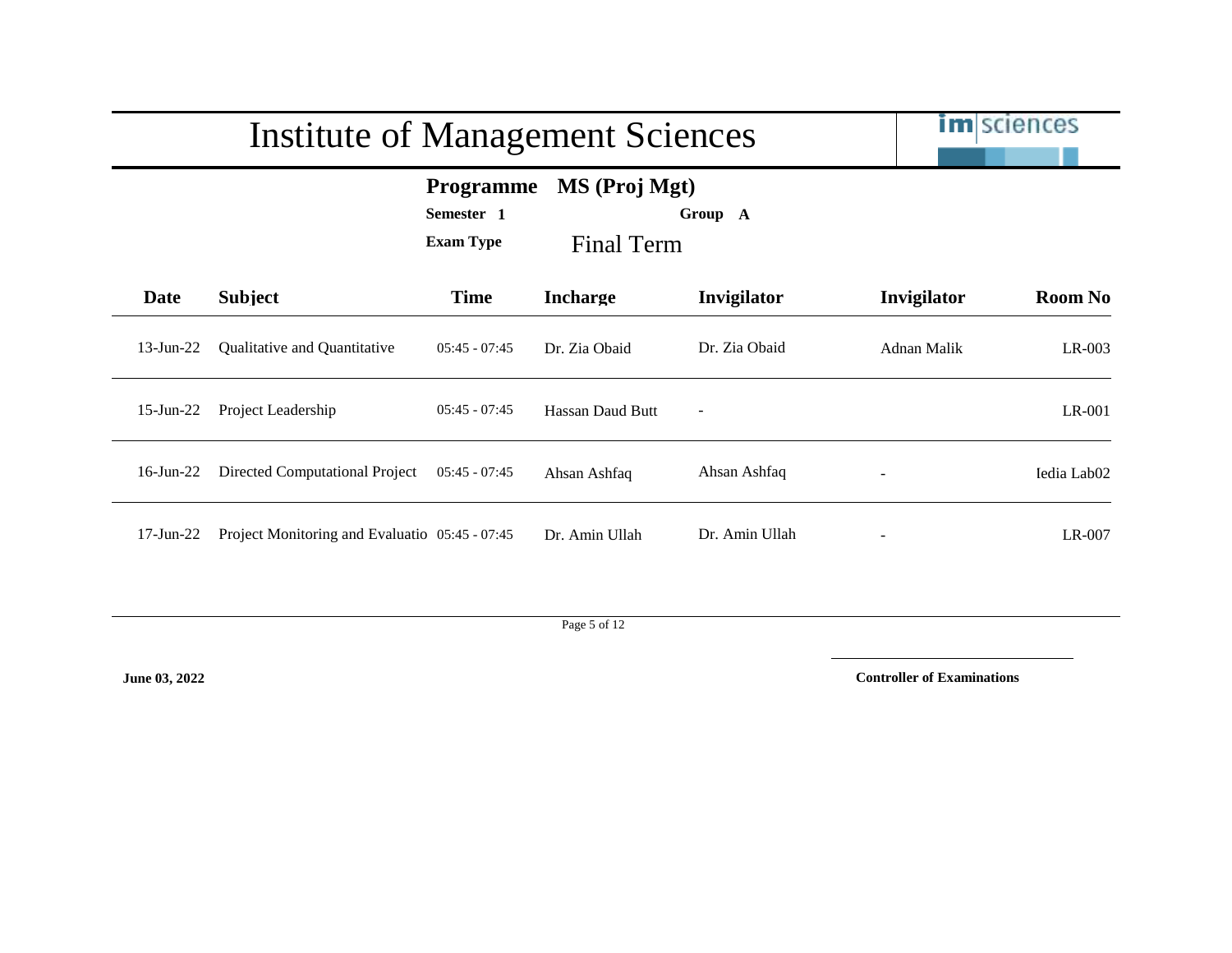|                                                                                              | <b>Institute of Management Sciences</b>        |                 | <b>im</b> sciences |                          |                          |                         |
|----------------------------------------------------------------------------------------------|------------------------------------------------|-----------------|--------------------|--------------------------|--------------------------|-------------------------|
| MS (Proj Mgt)<br><b>Programme</b><br>Semester 2<br>Group A<br><b>Exam Type</b><br>Final Term |                                                |                 |                    |                          |                          |                         |
| Date                                                                                         | <b>Subject</b>                                 | <b>Time</b>     | <b>Incharge</b>    | Invigilator              | Invigilator              | <b>Room No</b>          |
| $13$ -Jun-22                                                                                 | Qualitative and Quantitative                   | $05:45 - 07:45$ | Dr. Zia Obaid      |                          |                          | $LR-003$                |
| $15$ -Jun-22                                                                                 | Project Leadership                             | $05:45 - 07:45$ | Hassan Daud Butt   | $\overline{\phantom{a}}$ | $\overline{\phantom{a}}$ | LR-001                  |
| $16$ -Jun-22                                                                                 | Directed Computational Project                 | $05:45 - 07:45$ | Ahsan Ashfaq       |                          |                          | Iedia Lab <sub>02</sub> |
| $17$ -Jun- $22$                                                                              | Project Monitoring and Evaluatio 05:45 - 07:45 |                 | Dr. Amin Ullah     |                          | $\overline{\phantom{a}}$ | LR-007                  |

Page 6 of 12

**June 03, 2022**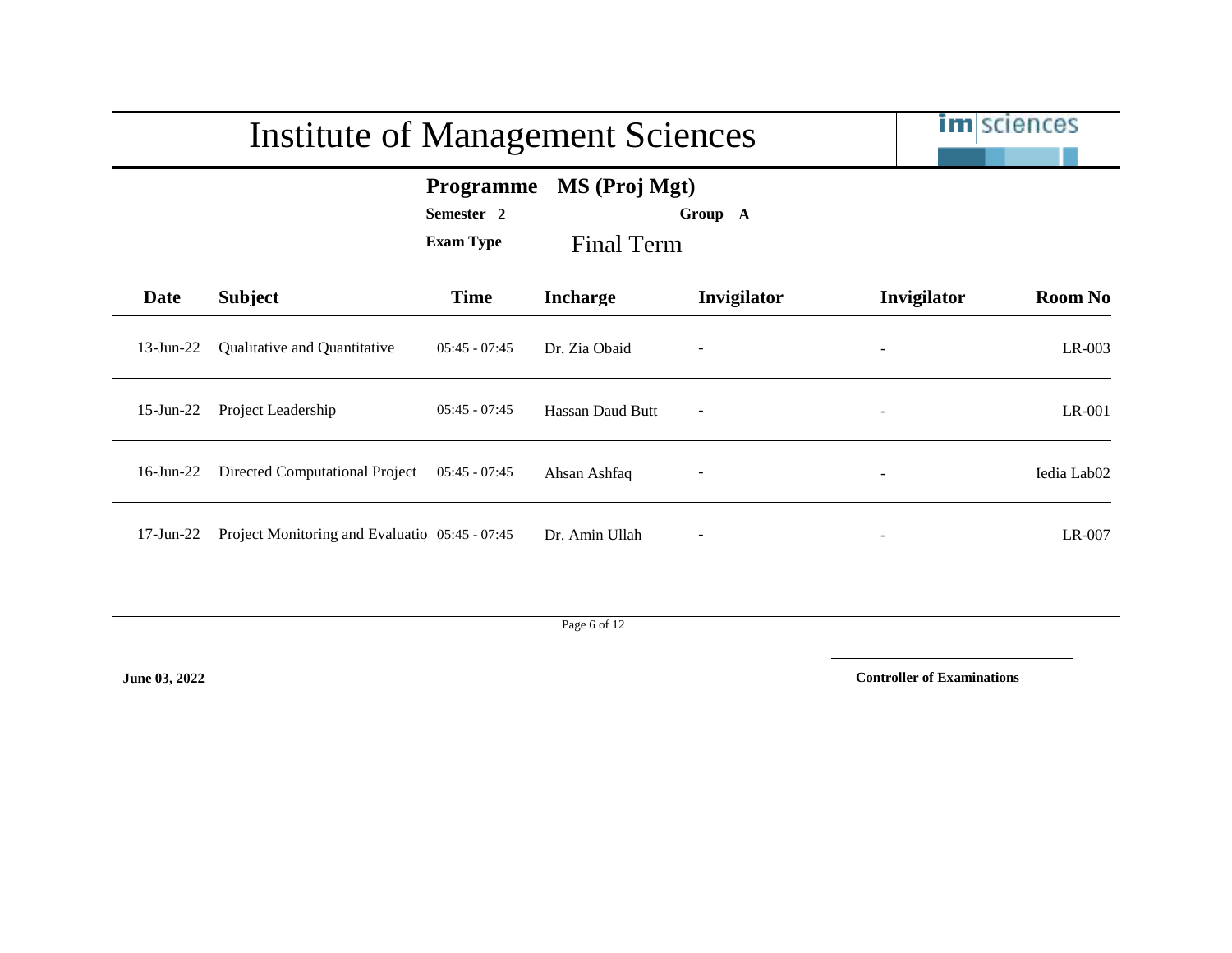|                 | <b>Institute of Management Sciences</b>        | <b>im</b> sciences                                 |                         |                            |                 |                |
|-----------------|------------------------------------------------|----------------------------------------------------|-------------------------|----------------------------|-----------------|----------------|
|                 |                                                | <b>Programme</b><br>Semester 1<br><b>Exam Type</b> | MS Eco.<br>Final Term   | Group A                    |                 |                |
| Date            | <b>Subject</b>                                 | <b>Time</b>                                        | <b>Incharge</b>         | Invigilator                | Invigilator     | <b>Room No</b> |
| $14$ -Jun-22    | Applied Econometric Methods                    | $05:45 - 07:45$                                    | Dr. Atta ur Rehman      | Dr. Atta ur Rehman         | Muhammad Ismail | LR-007         |
| $15$ -Jun- $22$ | Attaining Sustainable Developme 05:45 - 07:45  |                                                    | Dr. Javed Iqbal         | Dr. Javed Iqbal            | Ali Abdullah    | $LR-002$       |
| $16$ -Jun-22    | Topics in International Economic 05:45 - 07:45 |                                                    | Mukhtar Ahmad           | Mukhtar Ahmad              |                 | $LR-002$       |
| $17$ -Jun- $22$ | Issues in Environmental                        | $05:45 - 07:45$                                    | Dr. Javed Iqbal (Visiti | Dr. Javed Iqbal (Visiting) |                 | $LR-006$       |

Page 7 of 12

**June 03, 2022**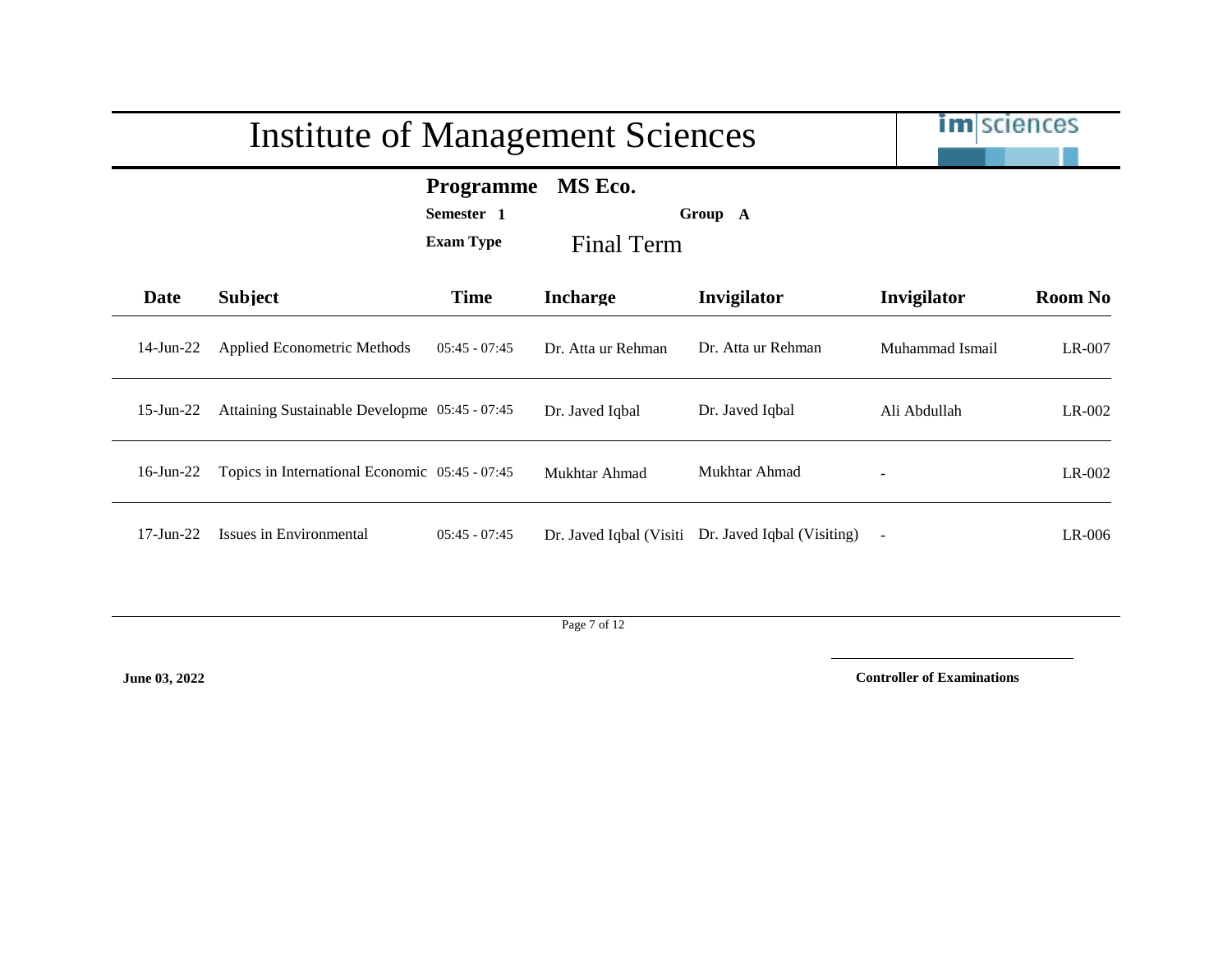|              | <b>Institute of Management Sciences</b>        |                                                    | <b>im</b> sciences        |                          |                          |                |
|--------------|------------------------------------------------|----------------------------------------------------|---------------------------|--------------------------|--------------------------|----------------|
|              |                                                | <b>Programme</b><br>Semester 2<br><b>Exam Type</b> | MS Eco.<br>Final Term     | Group A                  |                          |                |
| Date         | <b>Subject</b>                                 | <b>Time</b>                                        | <b>Incharge</b>           | Invigilator              | Invigilator              | <b>Room No</b> |
| $14$ -Jun-22 | <b>Applied Econometric Methods</b>             | $05:45 - 07:45$                                    | Dr. Atta ur Rehman        | $\overline{\phantom{a}}$ |                          | LR-007         |
| $15$ -Jun-22 | Attaining Sustainable Developme 05:45 - 07:45  |                                                    | Dr. Javed Iqbal           |                          |                          | $LR-002$       |
| $16$ -Jun-22 | Topics in International Economic 05:45 - 07:45 |                                                    | Mukhtar Ahmad             |                          | $\overline{\phantom{a}}$ | $LR-002$       |
| $17-Jun-22$  | Issues in Environmental                        | $05:45 - 07:45$                                    | Dr. Javed Iqbal (Visiti - |                          |                          | $LR-006$       |

Page 8 of 12

**June 03, 2022**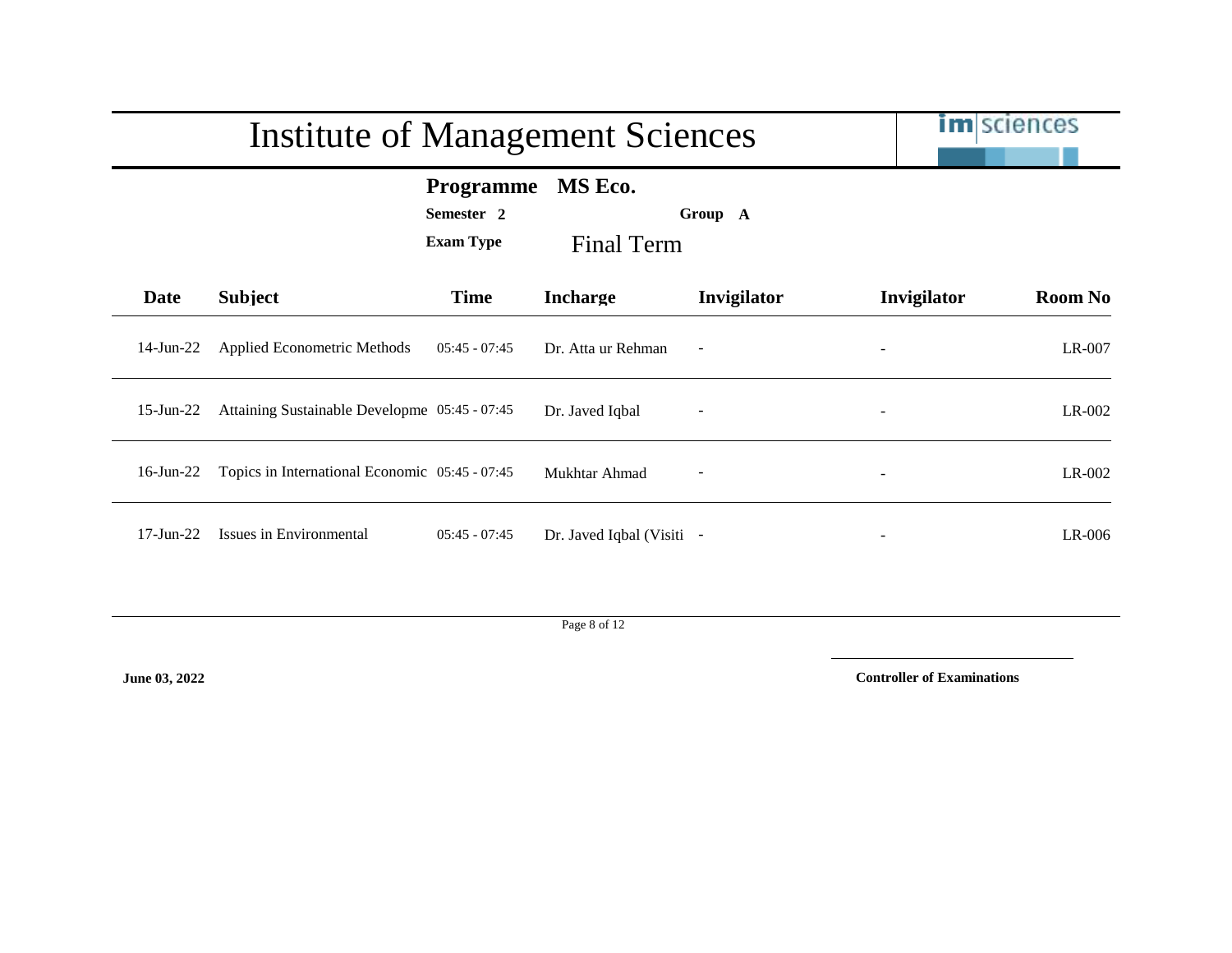| <b>Institute of Management Sciences</b> |                                              |                                                    |                                   |                  |                | <b>im</b> sciences |
|-----------------------------------------|----------------------------------------------|----------------------------------------------------|-----------------------------------|------------------|----------------|--------------------|
|                                         |                                              | <b>Programme</b><br>Semester 1<br><b>Exam Type</b> | <b>MS-CS</b><br><b>Final Term</b> | Group A          |                |                    |
| Date                                    | <b>Subject</b>                               | <b>Time</b>                                        | <b>Incharge</b>                   | Invigilator      | Invigilator    | <b>Room No</b>     |
| $13$ -Jun-22                            | <b>Advanced Computer Networks</b>            | $05:45 - 07:45$                                    | Dr. Zahid Ullah                   | Dr. Zahid Ullah  |                | LR-008             |
| $14$ -Jun-22                            | <b>Advanced Machine Learning</b>             | $05:45 - 07:45$                                    | Adnan Amin                        | Adnan Amin       |                | LR-009             |
| 15-Jun-22                               | Advanced Computer Architecture 05:45 - 07:45 |                                                    | <b>Omar Bin Samin</b>             | Omar Bin Samin   | $\overline{a}$ | $LR-006$           |
| $16$ -Jun- $22$                         | Distributed Computing                        | $05:45 - 07:45$                                    | Dr. Bashir Hayat                  | Dr. Bashir Hayat |                | LR-007             |

Page 9 of 12

**June 03, 2022**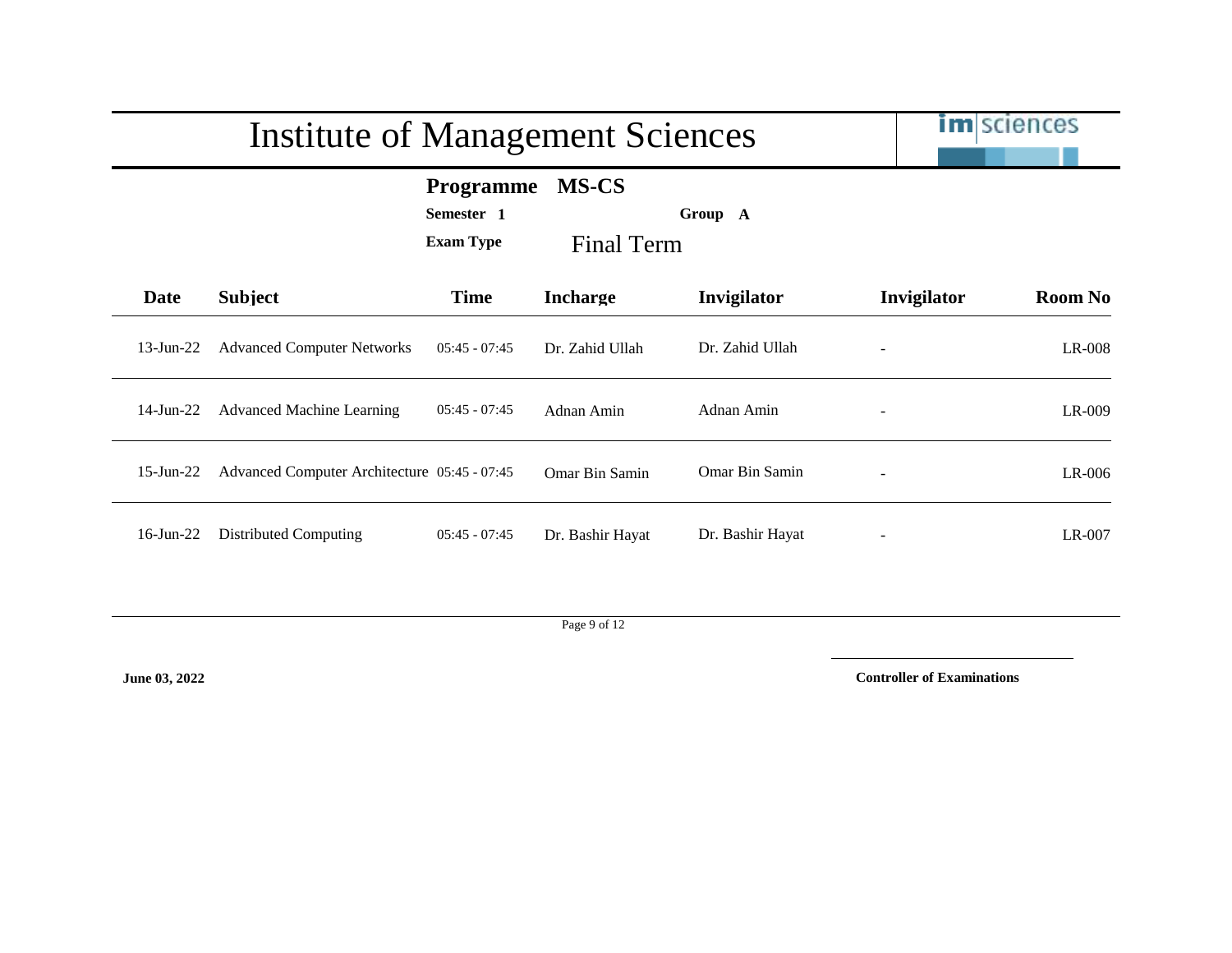| <b>Institute of Management Sciences</b> |                                              |                                                    |                                   |                          | <b>im</b> sciences       |                |
|-----------------------------------------|----------------------------------------------|----------------------------------------------------|-----------------------------------|--------------------------|--------------------------|----------------|
|                                         |                                              | <b>Programme</b><br>Semester 2<br><b>Exam Type</b> | <b>MS-CS</b><br><b>Final Term</b> | Group A                  |                          |                |
| Date                                    | <b>Subject</b>                               | <b>Time</b>                                        | <b>Incharge</b>                   | Invigilator              | Invigilator              | <b>Room No</b> |
| $13$ -Jun-22                            | <b>Advanced Computer Networks</b>            | $05:45 - 07:45$                                    | Dr. Zahid Ullah                   |                          |                          | LR-008         |
| 14-Jun-22                               | <b>Advanced Machine Learning</b>             | $05:45 - 07:45$                                    | Adnan Amin                        |                          | $\overline{\phantom{a}}$ | LR-009         |
| $15$ -Jun- $22$                         | Advanced Computer Architecture 05:45 - 07:45 |                                                    | Omar Bin Samin                    | $\overline{\phantom{0}}$ |                          | LR-006         |
| $16$ -Jun-22                            | <b>Distributed Computing</b>                 | $05:45 - 07:45$                                    | Dr. Bashir Hayat                  |                          |                          | $LR-007$       |

Page 10 of 12

**June 03, 2022**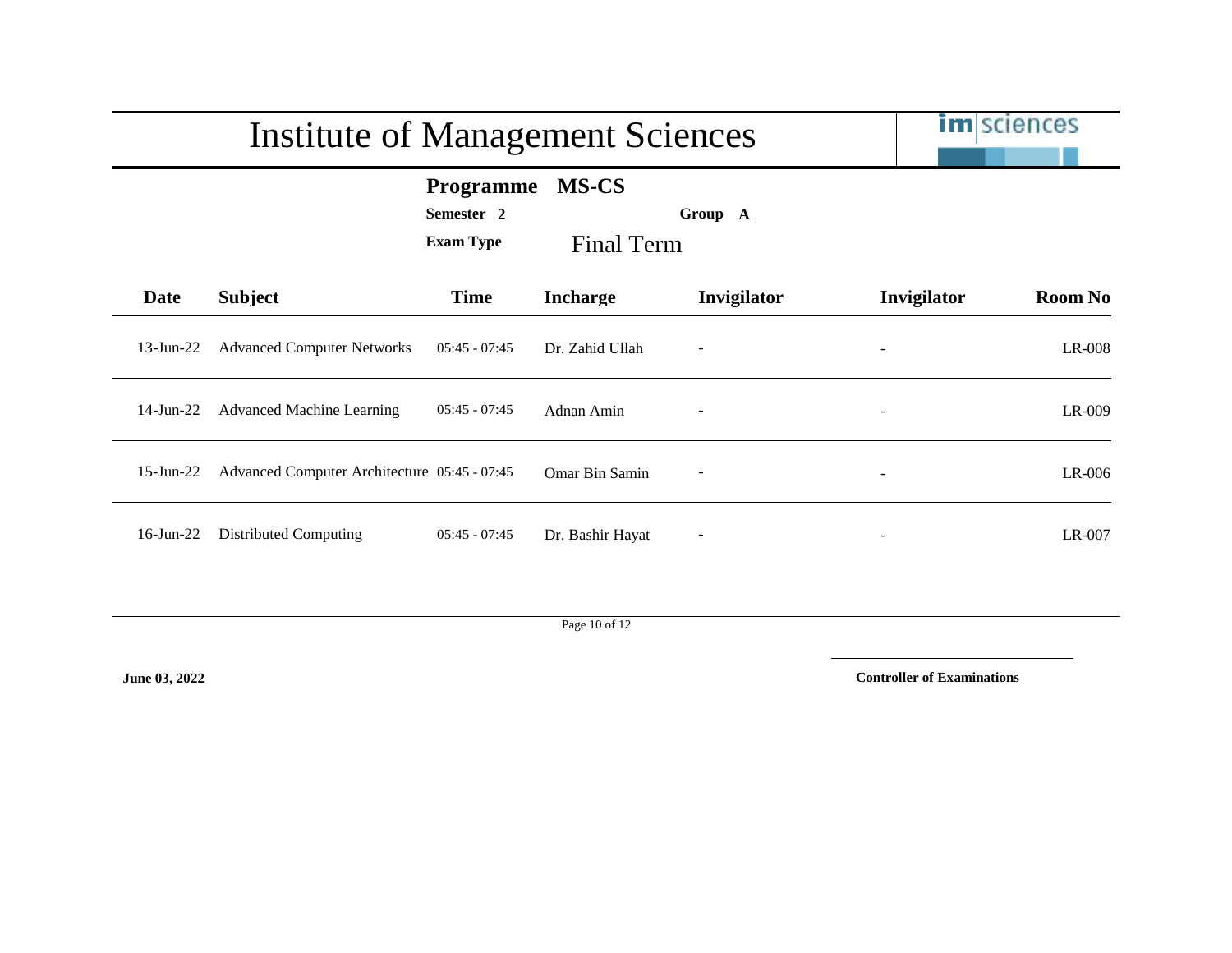|                 | <b>Institute of Management Sciences</b>       |                                                    | <b>im</b> sciences                |                   |                |                |
|-----------------|-----------------------------------------------|----------------------------------------------------|-----------------------------------|-------------------|----------------|----------------|
|                 |                                               | <b>Programme</b><br>Semester 1<br><b>Exam Type</b> | <b>MS-DS</b><br><b>Final Term</b> | Group A           |                |                |
| Date            | <b>Subject</b>                                | <b>Time</b>                                        | <b>Incharge</b>                   | Invigilator       | Invigilator    | <b>Room No</b> |
| $14$ -Jun-22    | <b>Qualitative Research Methods</b>           | $05:45 - 07:45$                                    | Dr. Mukamil Shah                  | Dr. Mukamil Shah  |                | LR-008         |
| $15$ -Jun- $22$ | Attaining Sustainable Developme 05:45 - 07:45 |                                                    | Dr. Javed Iqbal                   | $\overline{a}$    | $\overline{a}$ | $LR-002$       |
| $16$ -Jun- $22$ | Climate Change Policy                         | $05:45 - 07:45$                                    | Dr. Shakeel Hayat                 | Dr. Shakeel Hayat |                | $LR-005$       |
| 17-Jun-22       | Development Economics                         | $05:45 - 07:45$                                    | Dr. Zahoor Khan                   | Dr. Zahoor Khan   |                | $LR-005$       |

Page 11 of 12

**June 03, 2022**